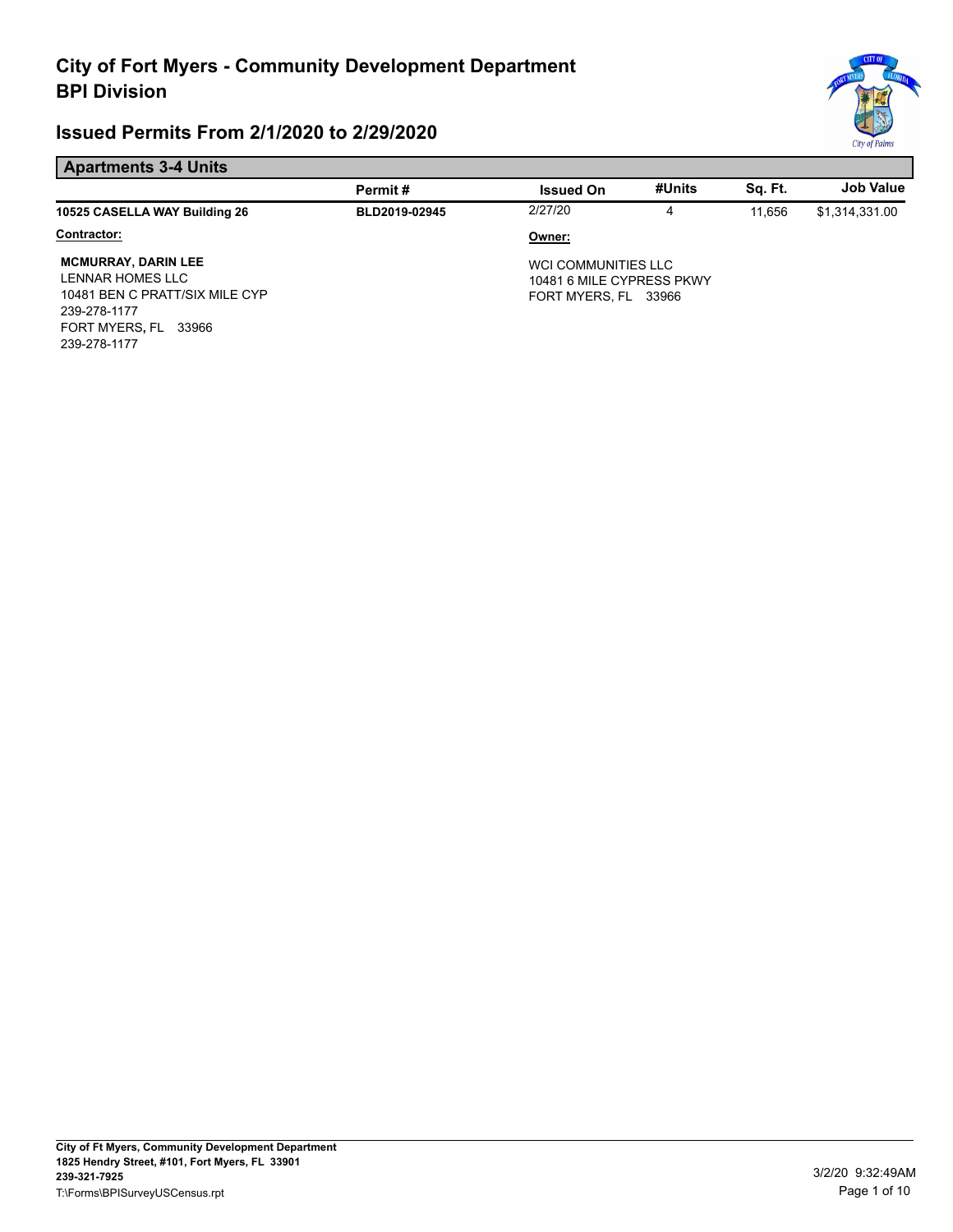

| <b>Apartments 5+ Units</b>                                                                                                                      |               |                                                                                   |        |         |                  |
|-------------------------------------------------------------------------------------------------------------------------------------------------|---------------|-----------------------------------------------------------------------------------|--------|---------|------------------|
|                                                                                                                                                 | Permit#       | <b>Issued On</b>                                                                  | #Units | Sq. Ft. | <b>Job Value</b> |
| <b>4520 GLENFORD BLVD</b>                                                                                                                       | BLD2019-02835 | 2/19/20                                                                           | 95     | 84.875  | \$12,000,000.00  |
| Contractor:                                                                                                                                     |               | Owner:                                                                            |        |         |                  |
| <b>HUGGINS, GARY L.</b><br>NDC CONSTRUCTION COMPANY<br>1001 THIRD AVENUE WEST 941-747-1062<br>BRADENTON, FL 34205<br>941-747-1062               |               | <b>WEISBERG STEVEN M TR</b><br>1500 COLONIAL BLVD STE 217<br>FORT MYERS, FL 33907 |        |         |                  |
| 3665 SCHOOLHOUSE RD W -- Bldg 4                                                                                                                 | BLD2019-01282 | 2/21/20                                                                           | 40     | 61,229  | \$7,912,623.00   |
| Contractor:                                                                                                                                     |               | Owner:                                                                            |        |         |                  |
| <b>VALENTINE, GREGORY M</b><br>BETTER SPACES SOUTHEAST LLC<br>11811 METRO PKWY 239 337-7660<br>FORT MYERS, FL 33966<br>239 337-7660             |               | MJ DEVELOPMENT SOUTHEAST LLC.<br>62300 GULF BLVD.<br>SAINT PETERSBURG, FL 33706   |        |         |                  |
| <b>11792 GRAND BELVEDERE WAY</b>                                                                                                                | BLD2019-02411 | 2/27/20                                                                           | 6      | 13,984  | \$1,576,836.00   |
| Contractor:                                                                                                                                     |               | Owner:                                                                            |        |         |                  |
| <b>MCMURRAY, DARIN LEE</b><br><b>LENNAR HOMES LLC</b><br>10481 BEN C PRATT/SIX MILE CYP<br>239-278-1177<br>FORT MYERS, FL 33966<br>239-278-1177 |               | <b>WCI COMMUNITIES LLC</b><br>24301 WALDEN CENTER DR<br>BONITA SPRINGS, FL 34134  |        |         |                  |
| <b>12040 HAWTHORN LAKE DR</b>                                                                                                                   | BLD2019-03511 | 2/27/20                                                                           | 4      | 11,140  | \$1,256,146.00   |
| Contractor:                                                                                                                                     |               | Owner:                                                                            |        |         |                  |
| <b>MCMURRAY, DARIN LEE</b><br><b>LENNAR HOMES LLC</b><br>10481 BEN C PRATT/SIX MILE CYP<br>239-278-1177<br>FORT MYERS, FL 33966<br>239-278-1177 |               | <b>WCI COMMUNITIES LLC</b><br>10481 6 MILE CYPRESS PKWY<br>FORT MYERS, FL 33966   |        |         |                  |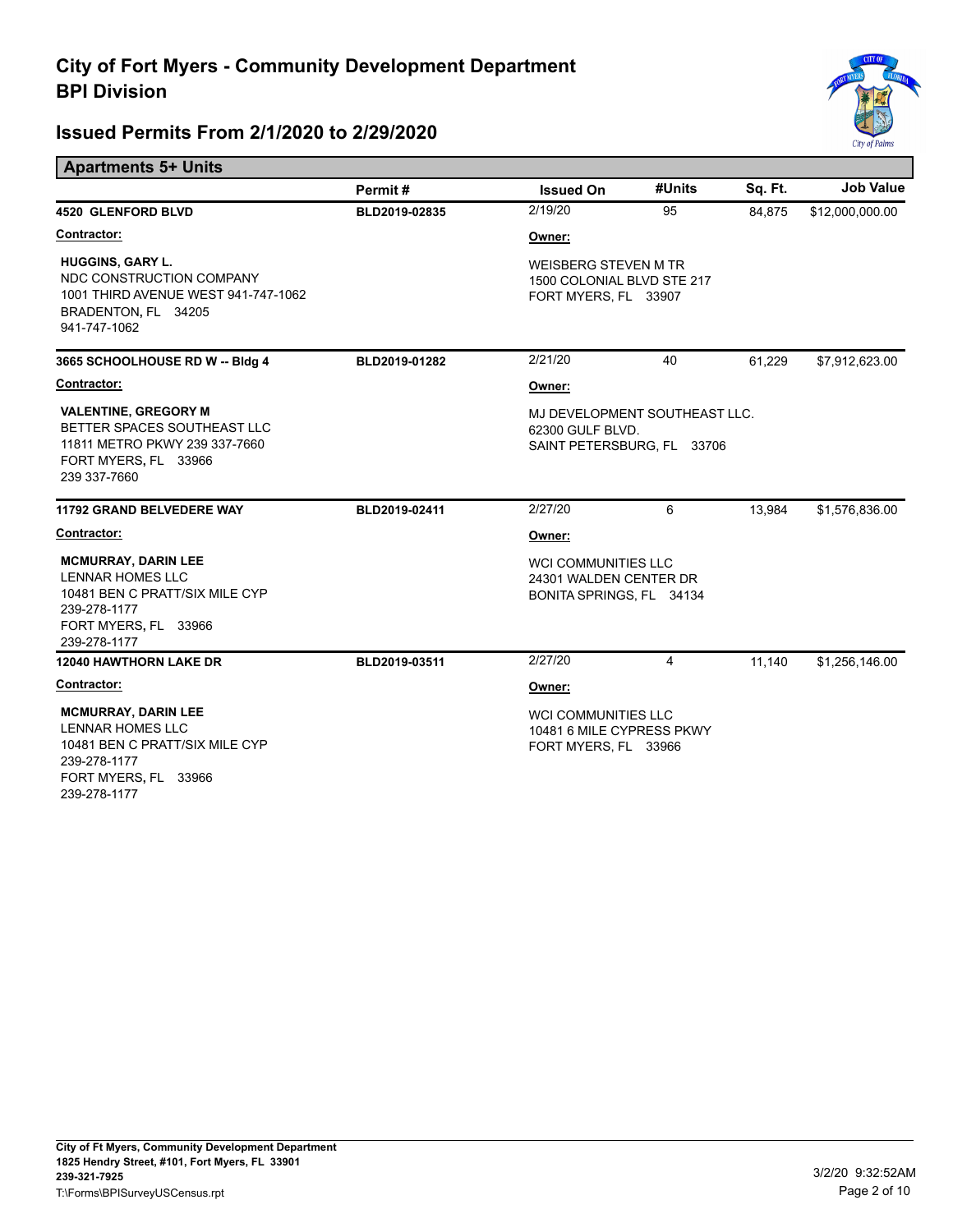

| <b>Single Family</b>                                                                                                                                        |               |                                                                                             |              |         |                  |
|-------------------------------------------------------------------------------------------------------------------------------------------------------------|---------------|---------------------------------------------------------------------------------------------|--------------|---------|------------------|
|                                                                                                                                                             | Permit#       | <b>Issued On</b>                                                                            | #Units       | Sq. Ft. | <b>Job Value</b> |
| 11900 ARBOR TRACE DR                                                                                                                                        | BLD2020-00108 | 2/4/20                                                                                      | $\mathbf{1}$ | 2,924   | \$354,506.00     |
| Contractor:                                                                                                                                                 |               | Owner:                                                                                      |              |         |                  |
| <b>MCMURRAY, DARIN LEE</b><br><b>LENNAR HOMES LLC</b><br>10481 BEN C PRATT/SIX MILE CYP<br>239-278-1177<br>FORT MYERS, FL 33966<br>239-278-1177             |               | <b>WCI COMMUNITIES LLC</b><br>10481 6 MILE CYPRESS PKWY<br>FORT MYERS, FL 33966             |              |         |                  |
| 10025 WINDY POINTE CT                                                                                                                                       | BLD2019-03607 | 2/7/20                                                                                      | $\mathbf{1}$ | 2,936   | \$355,961.00     |
| Contractor:                                                                                                                                                 |               | Owner:                                                                                      |              |         |                  |
| SMITH, GLEN HENDRIX<br><b>G.L. BUILDING CORPORATION</b><br>1600 SAWGRASS CORPORATE PKWY<br>239-208-8326<br>SUNRISE, FL 33323<br>239-208-8326                |               | LEE COUNTY HOMES<br>STE 400 1600 SAWGRASS CORPORATE PKWY<br><b>SUNRISE, FL 33323</b>        |              |         |                  |
| 11702 KATI FALLS LN                                                                                                                                         | BLD2019-03664 | 2/7/20                                                                                      | $\mathbf{1}$ | 3,699   | \$448,467.00     |
| <b>Contractor:</b>                                                                                                                                          |               | Owner:                                                                                      |              |         |                  |
| <b>SMITH, GLEN HENDRIX</b><br><b>G.L. BUILDING CORPORATION</b><br>1600 SAWGRASS CORPORATE PKWY<br>239-208-8326<br>SUNRISE, FL 33323                         |               | LEE COUNTY HOMES<br>STE 400 1600 SAWGRASS CORPORATE PKWY<br><b>SUNRISE, FL 33323</b>        |              |         |                  |
| 239-208-8326<br><b>4131 WOODSIDE AVE</b>                                                                                                                    | BLD2019-03804 | 2/7/20                                                                                      | $\mathbf{1}$ | 2,821   | \$342,018.00     |
| <b>Contractor:</b>                                                                                                                                          |               |                                                                                             |              |         |                  |
| $\,$                                                                                                                                                        |               | Owner:<br>PRESLEY ANTHONY L<br>2254 DORA ST<br>FORT MYERS, FL 33901                         |              |         |                  |
|                                                                                                                                                             |               | 2/7/20                                                                                      |              |         |                  |
| <b>11890 CLIFTON TER</b>                                                                                                                                    | BLD2020-00155 |                                                                                             | $\mathbf{1}$ | 2,879   | \$349,050.00     |
| <b>Contractor:</b><br><b>STEWART, JAMES KEITH</b><br><b>CENTEX HOMES</b><br>24311 WALDEN CENTER DR 239-495-4800<br>BONITA SPRINGS, FL 34134<br>239-495-4800 |               | Owner:<br><b>CENTEX HOMES</b><br>24311 WALDEN CENTER DR STE 300<br>BONITA SPRINGS, FL 34134 |              |         |                  |
| <b>11864 CLIFTON TER</b>                                                                                                                                    | BLD2020-00183 | 2/7/20                                                                                      | 1            | 2,968   | \$359,840.00     |
| <b>Contractor:</b>                                                                                                                                          |               | Owner:                                                                                      |              |         |                  |
| <b>STEWART, JAMES KEITH</b><br><b>CENTEX HOMES</b><br>24311 WALDEN CENTER DR 239-495-4800<br>BONITA SPRINGS, FL 34134<br>239-495-4800                       |               | <b>CENTEX HOMES</b><br>24311 WALDEN CENTER DR STE 300<br>BONITA SPRINGS, FL 34134           |              |         |                  |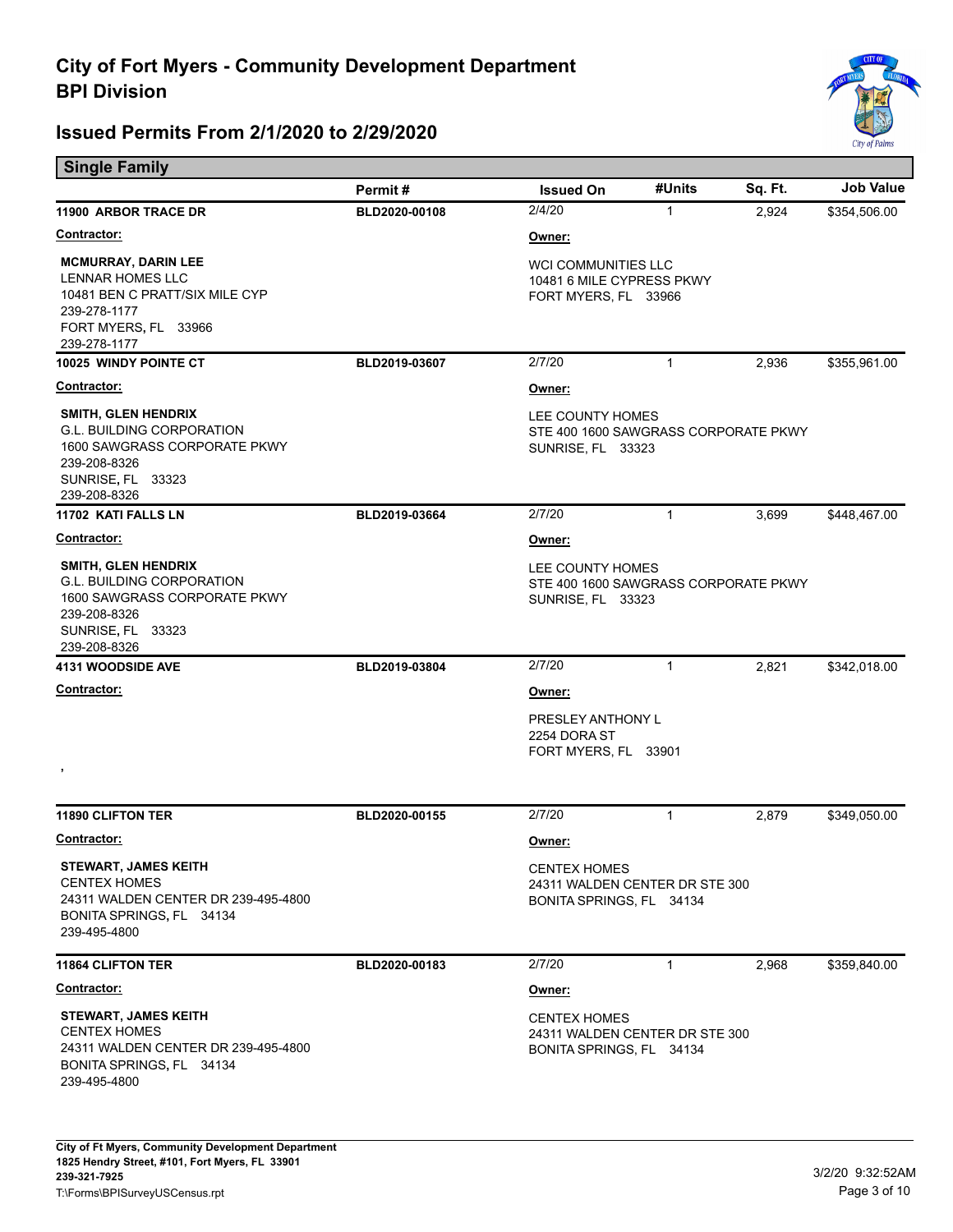

| <b>Single Family</b>                                                                                                                                      |               |                                                                                  |              |         |                  |  |
|-----------------------------------------------------------------------------------------------------------------------------------------------------------|---------------|----------------------------------------------------------------------------------|--------------|---------|------------------|--|
|                                                                                                                                                           | Permit#       | <b>Issued On</b>                                                                 | #Units       | Sq. Ft. | <b>Job Value</b> |  |
| <b>2140 BARKER BLVD</b>                                                                                                                                   | BLD2019-03277 | 2/11/20                                                                          | $\mathbf{1}$ | 2,113   | \$256,180.00     |  |
| Contractor:                                                                                                                                               |               | Owner:                                                                           |              |         |                  |  |
| <b>GALLAGHER, RAYMOND PAUL</b><br>GALLAGHER CONSTRUCTION INC<br>621 SW 31ST TERR 239-633-5337<br>CAPE CORAL, FL 33914<br>239-633-5337                     |               | <b>REFLO INVESTMENTS LLC</b><br>9421 W CALUSA CLUB DR<br>MIAMI, FL 33186         |              |         |                  |  |
| 3341 WILLARD ST                                                                                                                                           | BLD2019-03705 | 2/11/20                                                                          | $\mathbf{1}$ | 1,619   | \$196,288.00     |  |
| Contractor:                                                                                                                                               |               | Owner:                                                                           |              |         |                  |  |
| <b>FRENCH, JOHN ERIC</b><br><b>J &amp; S CONSULTING &amp; CONSTRUCTION LLC</b><br>1505 JEFFERSON AVE 239-707-7884<br>FORT MYERS, FL 33901<br>239-707-7884 |               | SILVER GROUP LLC<br>14331 SW 120TH ST STE 101<br>MIAMI, FL 33186                 |              |         |                  |  |
| 2121 FRENCH ST                                                                                                                                            | BLD2019-03723 | 2/11/20                                                                          | $\mathbf{1}$ | 1,619   | \$196,688.00     |  |
| Contractor:                                                                                                                                               |               | Owner:                                                                           |              |         |                  |  |
| <b>FRENCH, JOHN ERIC</b><br><b>J &amp; S CONSULTING &amp; CONSTRUCTION LLC</b><br>1505 JEFFERSON AVE 239-707-7884<br>FORT MYERS, FL 33901<br>239-707-7884 |               | SILVER GROUP LLC<br>14331 SW 120TH ST STE 101<br>MIAMI, FL 33186                 |              |         |                  |  |
| <b>2180 BARKER BLVD</b>                                                                                                                                   | BLD2019-03726 | 2/11/20                                                                          | $\mathbf{1}$ | 1,619   | \$196,688.00     |  |
| Contractor:                                                                                                                                               |               | Owner:                                                                           |              |         |                  |  |
| <b>FRENCH, JOHN ERIC</b><br><b>J &amp; S CONSULTING &amp; CONSTRUCTION LLC</b><br>1505 JEFFERSON AVE 239-707-7884<br>FORT MYERS, FL 33901<br>239-707-7884 |               | SILVER GROUP LLC<br>14331 SW 120TH ST STE 101<br>MIAMI, FL 33186                 |              |         |                  |  |
| 2928 LAFAYETTE ST                                                                                                                                         | BLD2020-00020 | 2/11/20                                                                          | $\mathbf{1}$ | 1,944   | \$235,691.00     |  |
| Contractor:                                                                                                                                               |               | Owner:                                                                           |              |         |                  |  |
| <b>TOBLER, JOHN LEE</b><br>TOBLER CONSTRUCTION INC<br>3071 DR MARTIN LUTHER KING JR<br>239-337-1320<br>FORT MYERS, FL 33916<br>239-337-1320               |               | TOBLER CONSTRUCTION INC<br>3071 DR MARTIN L KING JR BLVD<br>FORT MYERS, FL 33916 |              |         |                  |  |
| 3026 LINCOLN BLVD                                                                                                                                         | BLD2020-00205 | 2/11/20                                                                          | $\mathbf{1}$ | 2,352   | \$285,156.00     |  |
| <b>Contractor:</b>                                                                                                                                        |               | Owner:                                                                           |              |         |                  |  |
| <b>SIMON, GERARD</b><br>ALL BELONG TO CHRIST LLC<br>400 NW 26TH AVE 239-834-5737<br>CAPE CORAL, FL 33993<br>239-834-5737                                  |               | PERKINS TYRONE<br>3045 APACHE ST<br>FORT MYERS, FL 33916                         |              |         |                  |  |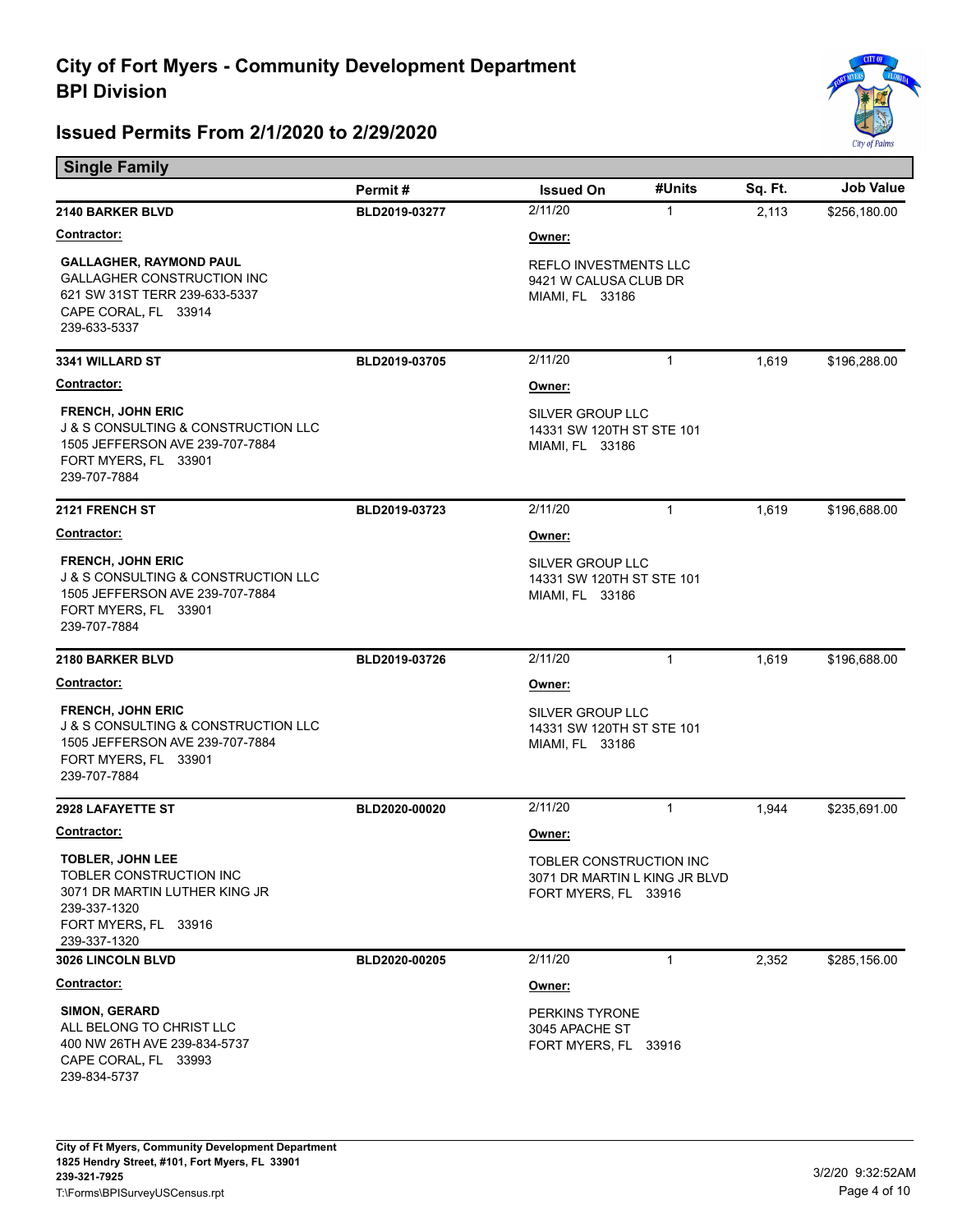

| <b>Single Family</b>                                                                                                                                |               |                                                                                          |              |         |                  |  |
|-----------------------------------------------------------------------------------------------------------------------------------------------------|---------------|------------------------------------------------------------------------------------------|--------------|---------|------------------|--|
|                                                                                                                                                     | Permit#       | <b>Issued On</b>                                                                         | #Units       | Sq. Ft. | <b>Job Value</b> |  |
| 10036 CHESAPEAKE BAY DR                                                                                                                             | BLD2019-03812 | 2/12/20                                                                                  | $\mathbf{1}$ | 5,023   | \$608,989.00     |  |
| <b>Contractor:</b>                                                                                                                                  |               | Owner:                                                                                   |              |         |                  |  |
| <b>SMITH, GLEN HENDRIX</b><br><b>G.L. BUILDING CORPORATION</b><br>1600 SAWGRASS CORPORATE PKWY<br>239-208-8326<br>SUNRISE, FL 33323<br>239-208-8326 |               | LEE COUNTY HOMES<br>STE 400 1600 SAWGRASS CORPORATE PKWY<br><b>SUNRISE, FL 33323</b>     |              |         |                  |  |
| <b>4362 BLUEGRASS DR</b>                                                                                                                            | BLD2019-03920 | 2/12/20                                                                                  | $\mathbf{1}$ | 2,924   | \$354,506.00     |  |
| Contractor:                                                                                                                                         |               | Owner:                                                                                   |              |         |                  |  |
| <b>MCMURRAY, DARIN LEE</b><br><b>LENNAR HOMES LLC</b><br>10481 BEN C PRATT/SIX MILE CYP<br>239-278-1177<br>FORT MYERS, FL 33966<br>239-278-1177     |               | CALATLANTIC GROUP INC<br>10481 BEN C PRATT SIX MILE CYPRESS PKWY<br>FORT MYERS, FL 33966 |              |         |                  |  |
| <b>4368 BLUEGRASS DR</b>                                                                                                                            | BLD2019-03930 | 2/12/20                                                                                  | $\mathbf{1}$ | 2,629   | \$318,740.00     |  |
| <b>Contractor:</b>                                                                                                                                  |               | Owner:                                                                                   |              |         |                  |  |
| <b>MCMURRAY, DARIN LEE</b><br>LENNAR HOMES LLC<br>10481 BEN C PRATT/SIX MILE CYP<br>239-278-1177<br>FORT MYERS, FL 33966<br>239-278-1177            |               | CALATLANTIC GROUP INC<br>10481 BEN C PRATT SIX MILE CYPRESS PKWY<br>FORT MYERS, FL 33966 |              |         |                  |  |
| <b>4374 BLUEGRASS DR</b>                                                                                                                            | BLD2019-03931 | 2/12/20                                                                                  | 1            | 2,924   | \$354,506.00     |  |
| <b>Contractor:</b>                                                                                                                                  |               | Owner:                                                                                   |              |         |                  |  |
| <b>MCMURRAY, DARIN LEE</b><br><b>LENNAR HOMES LLC</b><br>10481 BEN C PRATT/SIX MILE CYP<br>239-278-1177<br>FORT MYERS, FL 33966<br>239-278-1177     |               | CALATLANTIC GROUP INC<br>10481 BEN C PRATT SIX MILE CYPRESS PKWY<br>FORT MYERS, FL 33966 |              |         |                  |  |
| 11516 LAKEWOOD PRESERVE PL                                                                                                                          | BLD2020-00217 | 2/12/20                                                                                  | $\mathbf 1$  | 2,936   | \$355,961.00     |  |
| Contractor:                                                                                                                                         |               | Owner:                                                                                   |              |         |                  |  |
| <b>SMITH, GLEN HENDRIX</b><br><b>G.L. BUILDING CORPORATION</b><br>1600 SAWGRASS CORPORATE PKWY<br>239-208-8326<br>SUNRISE, FL 33323<br>239-208-8326 |               | LEE COUNTY HOMES<br>STE 400 1600 SAWGRASS CORPORATE PKWY<br><b>SUNRISE, FL 33323</b>     |              |         |                  |  |
| <b>11860 CLIFTON TER</b>                                                                                                                            | BLD2020-00096 | 2/13/20                                                                                  | $\mathbf{1}$ | 2,268   | \$274,972.00     |  |
| <b>Contractor:</b>                                                                                                                                  |               | Owner:                                                                                   |              |         |                  |  |
| <b>STEWART, JAMES KEITH</b><br><b>CENTEX HOMES</b><br>24311 WALDEN CENTER DR 239-495-4800<br>BONITA SPRINGS, FL 34134<br>239-495-4800               |               | <b>CENTEX HOMES</b><br>24311 WALDEN CENTER DR STE 300<br>BONITA SPRINGS, FL 34134        |              |         |                  |  |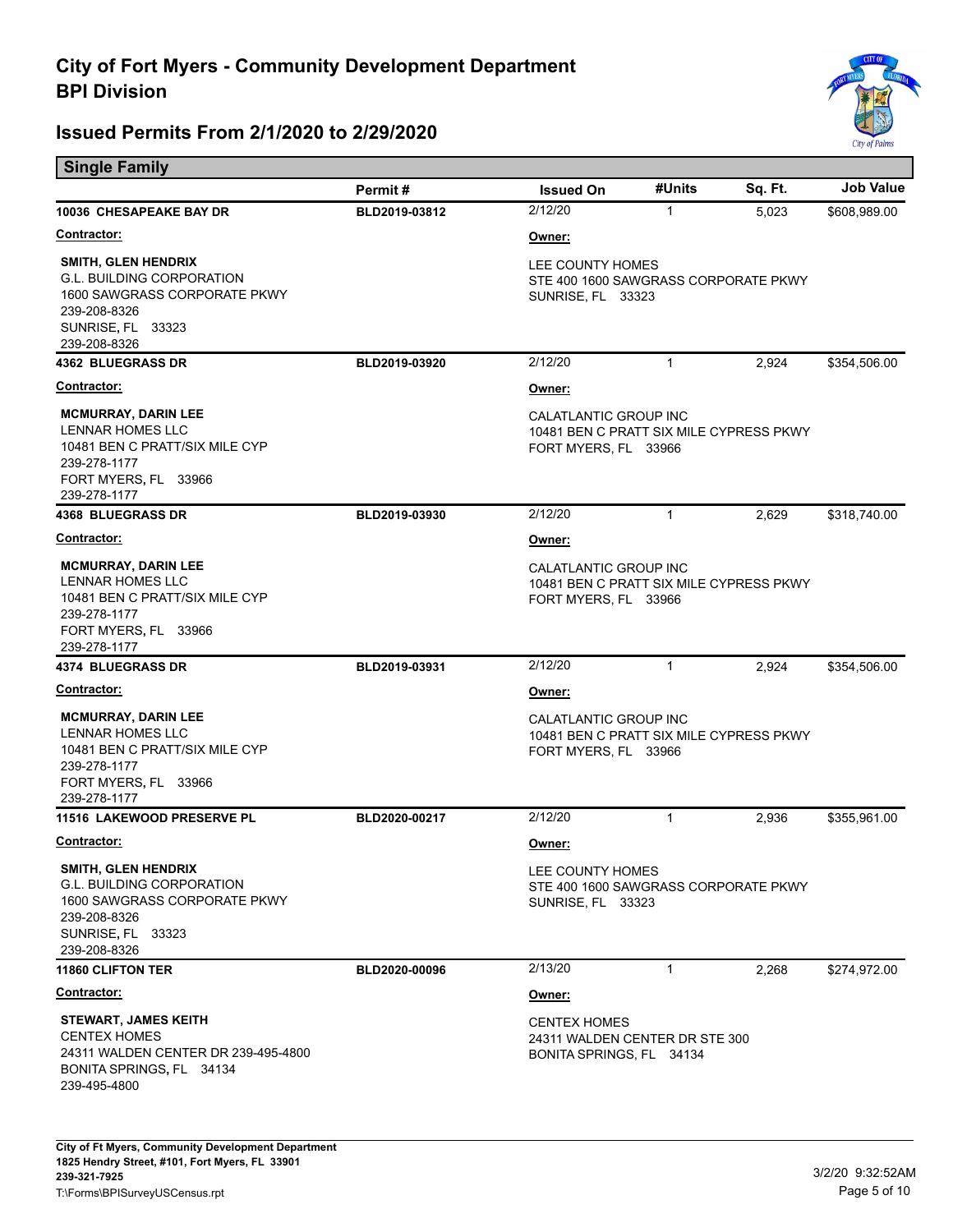

| <b>Single Family</b>                                                                                                                            |               |                                                                                 |              |         |                  |
|-------------------------------------------------------------------------------------------------------------------------------------------------|---------------|---------------------------------------------------------------------------------|--------------|---------|------------------|
|                                                                                                                                                 | Permit#       | <b>Issued On</b>                                                                | #Units       | Sq. Ft. | <b>Job Value</b> |
| 11859 BOXELDER WAY                                                                                                                              | BLD2019-03214 | 2/18/20                                                                         | $\mathbf 1$  | 3,296   | \$399,607.00     |
| <b>Contractor:</b>                                                                                                                              |               | Owner:                                                                          |              |         |                  |
| <b>MCMURRAY, DARIN LEE</b><br>LENNAR HOMES LLC<br>10481 BEN C PRATT/SIX MILE CYP<br>239-278-1177<br>FORT MYERS, FL 33966<br>239-278-1177        |               | WCI COMMUNITIES LLC<br>10481 6 MILE CYPRESS PKWY<br>FORT MYERS, FL 33966        |              |         |                  |
| 11844 ARBOR TRACE DR                                                                                                                            | BLD2019-03503 | 2/18/20                                                                         | $\mathbf{1}$ | 2,629   | \$318,740.00     |
| <b>Contractor:</b>                                                                                                                              |               | Owner:                                                                          |              |         |                  |
| <b>MCMURRAY, DARIN LEE</b><br>LENNAR HOMES LLC<br>10481 BEN C PRATT/SIX MILE CYP<br>239-278-1177<br>FORT MYERS, FL 33966<br>239-278-1177        |               | <b>WCI COMMUNITIES LLC</b><br>10481 6 MILE CYPRESS PKWY<br>FORT MYERS, FL 33966 |              |         |                  |
| 11896 ARBOR TRACE DR                                                                                                                            | BLD2019-03504 | 2/18/20                                                                         | $\mathbf{1}$ | 2,629   | \$318,740.00     |
| <u>Contractor:</u>                                                                                                                              |               | Owner:                                                                          |              |         |                  |
| <b>MCMURRAY, DARIN LEE</b><br><b>LENNAR HOMES LLC</b><br>10481 BEN C PRATT/SIX MILE CYP<br>239-278-1177<br>FORT MYERS, FL 33966<br>239-278-1177 |               | WCI COMMUNITIES LLC<br>10481 6 MILE CYPRESS PKWY<br>FORT MYERS, FL 33966        |              |         |                  |
| <b>11788 ARBORWOOD PRESERVE BLVD</b>                                                                                                            | BLD2019-03521 | 2/18/20                                                                         | $\mathbf{1}$ | 2,924   | \$354,506.00     |
| <u>Contractor:</u>                                                                                                                              |               | Owner:                                                                          |              |         |                  |
| <b>MCMURRAY, DARIN LEE</b><br>LENNAR HOMES LLC<br>10481 BEN C PRATT/SIX MILE CYP<br>239-278-1177<br>FORT MYERS, FL 33966<br>239-278-1177        |               | <b>WCI COMMUNITIES LLC</b><br>10481 6 MILE CYPRESS PKWY<br>FORT MYERS, FL 33966 |              |         |                  |
| 11863 BOXELDER WAY                                                                                                                              | BLD2019-03522 | 2/18/20                                                                         | 1            | 3,296   | \$399,607.00     |
| <b>Contractor:</b>                                                                                                                              |               | Owner:                                                                          |              |         |                  |
| <b>MCMURRAY, DARIN LEE</b><br>LENNAR HOMES LLC<br>10481 BEN C PRATT/SIX MILE CYP<br>239-278-1177<br>FORT MYERS, FL 33966<br>239-278-1177        |               | WCI COMMUNITIES LLC<br>10481 6 MILE CYPRESS PKWY<br>FORT MYERS, FL 33966        |              |         |                  |
| 11840 ARBOR TRACE DR                                                                                                                            | BLD2019-03524 | 2/18/20                                                                         | 1            | 2,924   | \$354,506.00     |
| Contractor:                                                                                                                                     |               | Owner:                                                                          |              |         |                  |
| <b>MCMURRAY, DARIN LEE</b><br>LENNAR HOMES LLC<br>10481 BEN C PRATT/SIX MILE CYP<br>239-278-1177<br>FORT MYERS, FL 33966<br>239-278-1177        |               | WCI COMMUNITIES LLC<br>10481 6 MILE CYPRESS PKWY<br>FORT MYERS, FL 33966        |              |         |                  |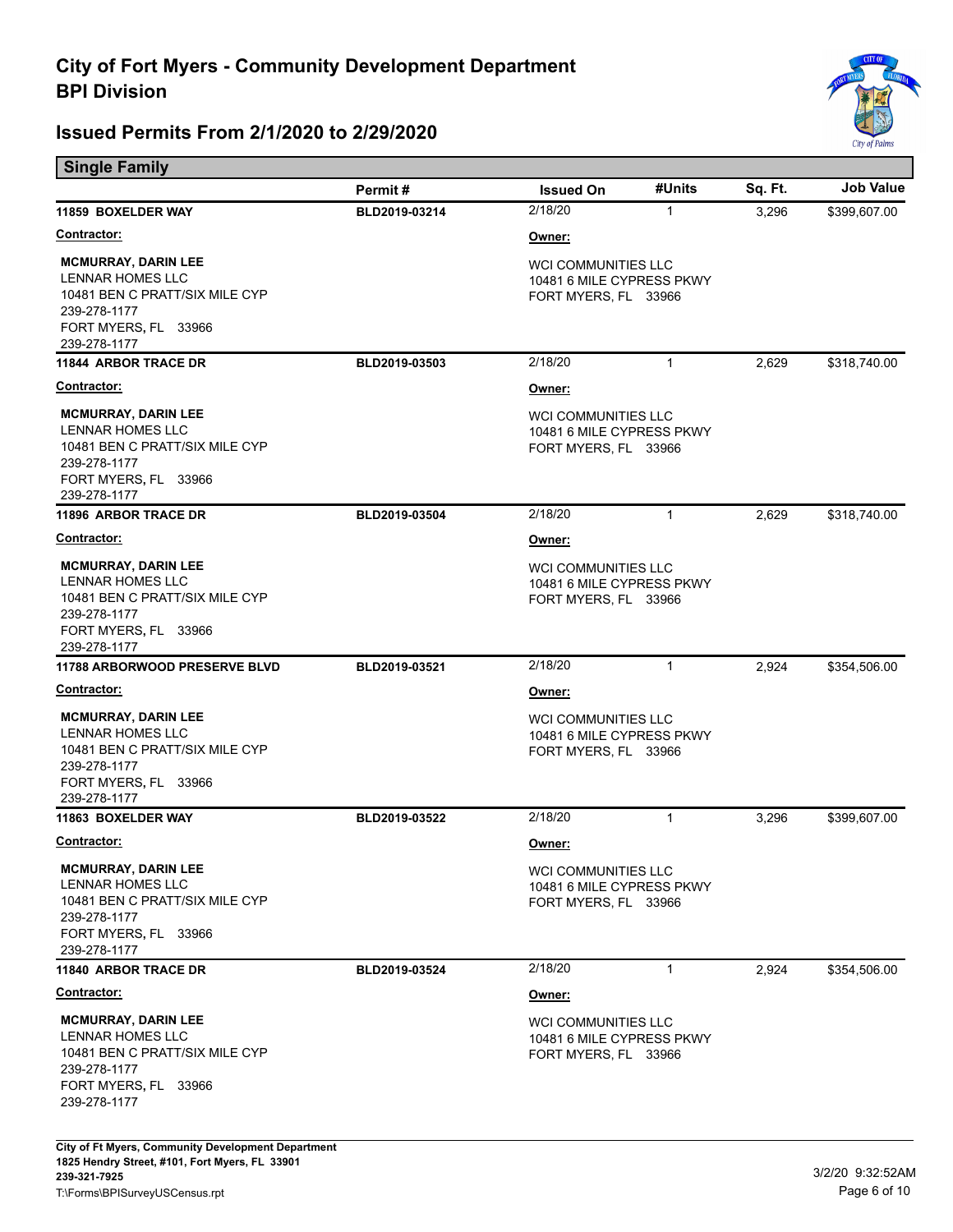**Single Family** 



|                                                                                                                                                 | Permit#       | <b>Issued On</b>                                                                                 | #Units       | Sq. Ft. | Job Value    |
|-------------------------------------------------------------------------------------------------------------------------------------------------|---------------|--------------------------------------------------------------------------------------------------|--------------|---------|--------------|
| 11860 BOXELDER WAY                                                                                                                              | BLD2019-03532 | 2/18/20                                                                                          | $\mathbf{1}$ | 3,296   | \$399,607.00 |
| <b>Contractor:</b>                                                                                                                              |               | Owner:                                                                                           |              |         |              |
| <b>MCMURRAY, DARIN LEE</b><br><b>LENNAR HOMES LLC</b><br>10481 BEN C PRATT/SIX MILE CYP<br>239-278-1177<br>FORT MYERS, FL 33966<br>239-278-1177 |               | <b>WCI COMMUNITIES LLC</b><br>10481 6 MILE CYPRESS PKWY<br>FORT MYERS, FL 33966                  |              |         |              |
| 11904 ARBOR TRACE DR                                                                                                                            | BLD2020-00107 | 2/18/20                                                                                          | $\mathbf{1}$ | 2,629   | \$318,740.00 |
| Contractor:                                                                                                                                     |               | Owner:                                                                                           |              |         |              |
| <b>MCMURRAY, DARIN LEE</b><br>LENNAR HOMES LLC<br>10481 BEN C PRATT/SIX MILE CYP<br>239-278-1177<br>FORT MYERS, FL 33966<br>239-278-1177        |               | <b>WCI COMMUNITIES LLC</b><br>10481 6 MILE CYPRESS PKWY<br>FORT MYERS, FL 33966                  |              |         |              |
| 11867 BOXELDER WAY                                                                                                                              | BLD2020-00370 | 2/24/20                                                                                          | $\mathbf{1}$ | 3,296   | \$399,607.00 |
| <b>Contractor:</b>                                                                                                                              |               | Owner:                                                                                           |              |         |              |
| <b>MCMURRAY, DARIN LEE</b><br>LENNAR HOMES LLC<br>10481 BEN C PRATT/SIX MILE CYP<br>239-278-1177<br>FORT MYERS, FL 33966<br>239-278-1177        |               | <b>WCI COMMUNITIES LLC</b><br>10481 6 MILE CYPRESS PKWY<br>FORT MYERS, FL 33966                  |              |         |              |
| <b>1923 WRIGHT ST</b>                                                                                                                           | BLD2019-03981 | 2/26/20                                                                                          | $\mathbf{1}$ | 1,855   | \$224,900.00 |
| <b>Contractor:</b>                                                                                                                              |               | Owner:                                                                                           |              |         |              |
| <b>REPRESS, JENNIFER</b><br>E.JOHNSON CARPENTRY, INC.<br>3033 THOMAS ST 239-243-1122<br>FORT MYERS, FL 33916<br>239-243-1122                    |               | <b>JOHNSON ELMER SR</b><br>3033 THOMAS ST<br>FORT MYERS, FL 33916                                |              |         |              |
| 3061 BIRCHIN LN                                                                                                                                 | BLD2020-00257 | 2/28/20                                                                                          | $\mathbf{1}$ | 2,738   | \$331,955.00 |
| Contractor:                                                                                                                                     |               | <u>Owner:</u>                                                                                    |              |         |              |
| <b>ROBBINS, JUSTIN ANDREW</b><br>D.R. HORTON INC.<br>3169 ROYAL GARDENS AVE 239-240-9510<br>FORT MYERS, FL 33916<br>239-240-9510                |               | <b>D R HORTON INC</b><br>10541 BEN C PRATT SIX MILE CYPRESS PKWY STE 100<br>FORT MYERS, FL 33966 |              |         |              |
| 3055 BIRCHIN LN                                                                                                                                 | BLD2020-00258 | 2/28/20                                                                                          | $\mathbf{1}$ | 2,362   | \$286,369.00 |
| <b>Contractor:</b>                                                                                                                              |               | Owner:                                                                                           |              |         |              |
| <b>ROBBINS, JUSTIN ANDREW</b><br>D.R. HORTON INC.<br>3169 ROYAL GARDENS AVE 239-240-9510<br>FORT MYERS, FL 33916<br>239-240-9510                |               | D R HORTON INC<br>10541 BEN C PRATT SIX MILE CYPRESS PKWY STE 100<br>FORT MYERS, FL 33966        |              |         |              |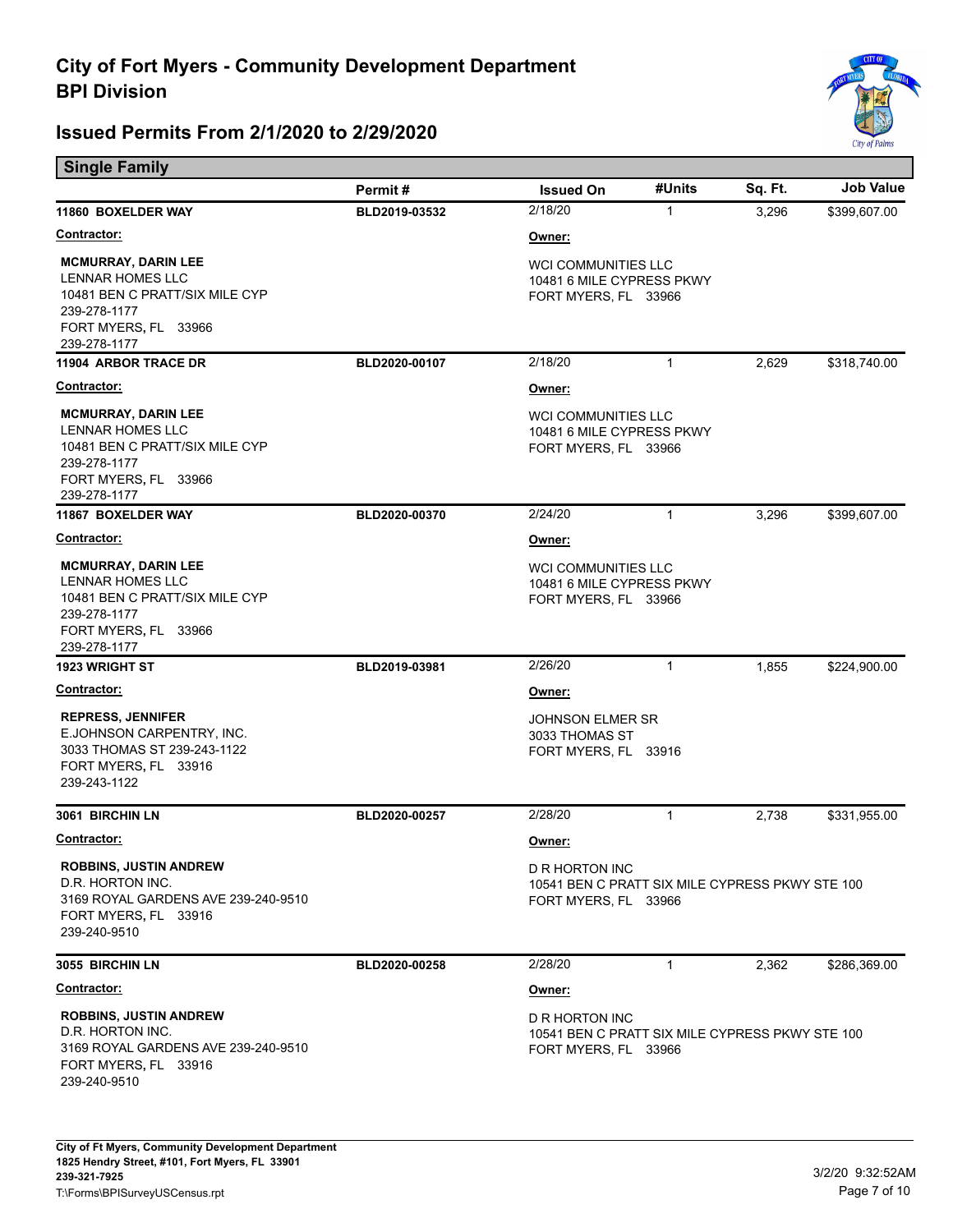

| <b>Single Family</b>                                                                                                                            |               |                                                                                                  |        |         |                  |
|-------------------------------------------------------------------------------------------------------------------------------------------------|---------------|--------------------------------------------------------------------------------------------------|--------|---------|------------------|
|                                                                                                                                                 | Permit#       | <b>Issued On</b>                                                                                 | #Units | Sq. Ft. | <b>Job Value</b> |
| 11916 ARBOR TRACE DR                                                                                                                            | BLD2020-00361 | 2/28/20                                                                                          | 1      | 2,924   | \$354,506.00     |
| Contractor:                                                                                                                                     |               | Owner:                                                                                           |        |         |                  |
| <b>MCMURRAY, DARIN LEE</b><br><b>LENNAR HOMES LLC</b><br>10481 BEN C PRATT/SIX MILE CYP<br>239-278-1177<br>FORT MYERS, FL 33966<br>239-278-1177 |               | <b>WCI COMMUNITIES LLC</b><br>10481 6 MILE CYPRESS PKWY<br>FORT MYERS, FL 33966                  |        |         |                  |
| 3066 BIRCHIN LN                                                                                                                                 | BLD2020-00426 | 2/28/20                                                                                          | 1      | 2,238   | \$271,335.00     |
| Contractor:                                                                                                                                     |               | Owner:                                                                                           |        |         |                  |
| <b>ROBBINS, JUSTIN ANDREW</b><br>D.R. HORTON INC.<br>3169 ROYAL GARDENS AVE 239-240-9510<br>FORT MYERS, FL 33916<br>239-240-9510                |               | <b>D R HORTON INC</b><br>10541 BEN C PRATT SIX MILE CYPRESS PKWY STE 100<br>FORT MYERS, FL 33966 |        |         |                  |
| 4363 BLUEGRASS DR                                                                                                                               | BLD2020-00528 | 2/28/20                                                                                          | 1      | 2,629   | \$318,740.00     |
| Contractor:                                                                                                                                     |               | Owner:                                                                                           |        |         |                  |
| <b>MCMURRAY, DARIN LEE</b><br><b>LENNAR HOMES LLC</b><br>10481 BEN C PRATT/SIX MILE CYP<br>239-278-1177<br>FORT MYERS, FL 33966<br>239-278-1177 |               | CALATLANTIC GROUP INC<br>10481 BEN C PRATT SIX MILE CYPRESS PKWY<br>FORT MYERS, FL 33966         |        |         |                  |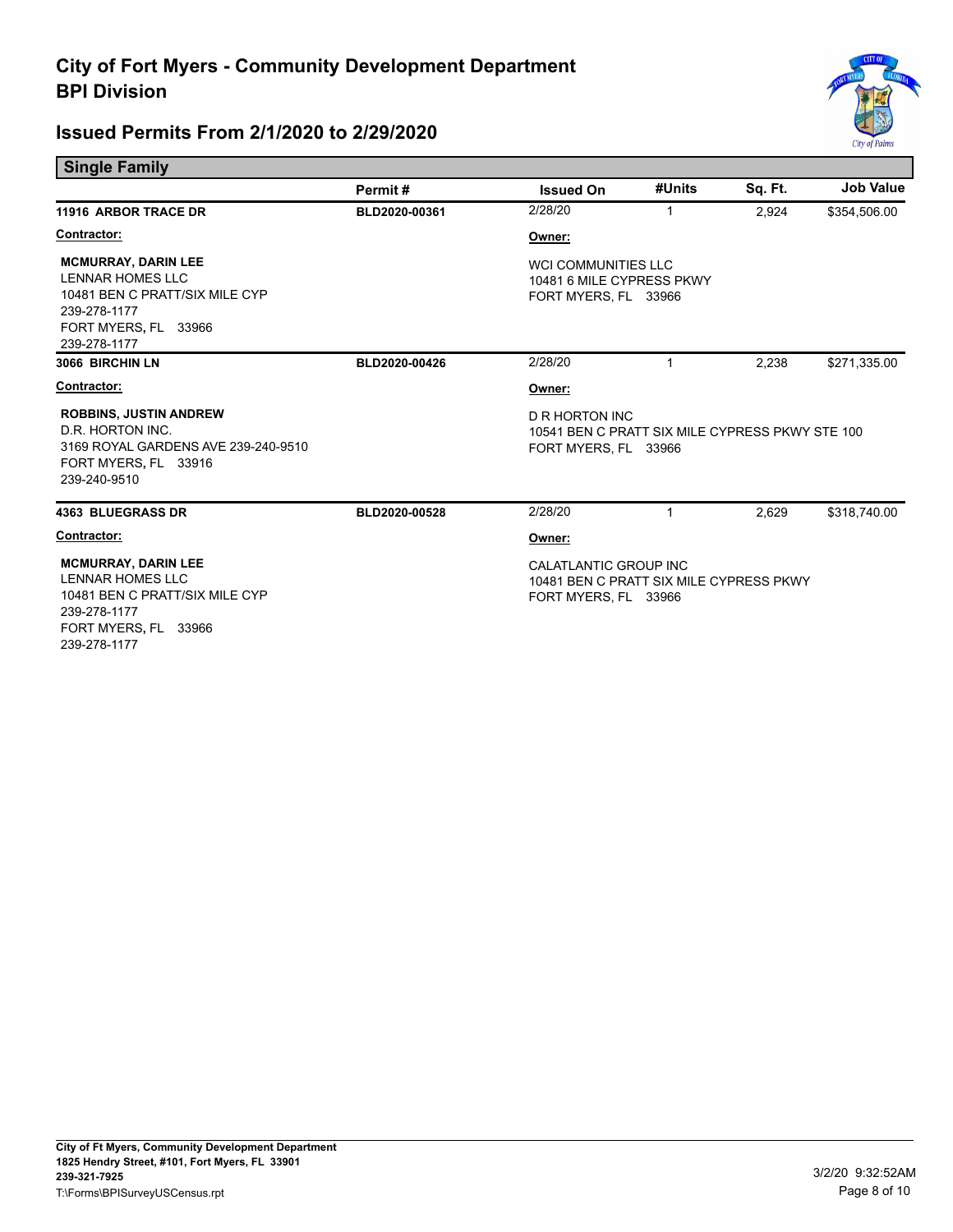

| <b>Single Family Attached</b>                                                                                                                       |               |                                                                                          |              |         |                  |
|-----------------------------------------------------------------------------------------------------------------------------------------------------|---------------|------------------------------------------------------------------------------------------|--------------|---------|------------------|
|                                                                                                                                                     | Permit#       | <b>Issued On</b>                                                                         | #Units       | Sq. Ft. | <b>Job Value</b> |
| <b>4244 LEMONGRASS DR</b>                                                                                                                           | BLD2020-00087 | 2/10/20                                                                                  | 1            | 2,154   | \$261,151.00     |
| <b>Contractor:</b>                                                                                                                                  |               | Owner:                                                                                   |              |         |                  |
| <b>MCMURRAY, DARIN LEE</b><br>LENNAR HOMES LLC<br>10481 BEN C PRATT/SIX MILE CYP<br>239-278-1177<br>FORT MYERS, FL 33966<br>239-278-1177            |               | CALATLANTIC GROUP INC<br>10481 BEN C PRATT SIX MILE CYPRESS PKWY<br>FORT MYERS, FL 33966 |              |         |                  |
| <b>4240 LEMONGRASS DR</b>                                                                                                                           | BLD2020-00088 | 2/10/20                                                                                  | $\mathbf{1}$ | 2,181   | \$264,424.00     |
| Contractor:                                                                                                                                         |               | Owner:                                                                                   |              |         |                  |
| <b>MCMURRAY, DARIN LEE</b><br><b>LENNAR HOMES LLC</b><br>10481 BEN C PRATT/SIX MILE CYP<br>239-278-1177<br>FORT MYERS, FL 33966<br>239-278-1177     |               | CALATLANTIC GROUP INC<br>10481 BEN C PRATT SIX MILE CYPRESS PKWY<br>FORT MYERS, FL 33966 |              |         |                  |
| <b>11904 LAKEWOOD PRESERVE PL</b>                                                                                                                   | BLD2019-00464 | 2/13/20                                                                                  | $\mathbf{1}$ | 2,781   | \$335,806.00     |
| <b>Contractor:</b>                                                                                                                                  |               | Owner:                                                                                   |              |         |                  |
| <b>SMITH, GLEN HENDRIX</b><br><b>G.L. BUILDING CORPORATION</b><br>1600 SAWGRASS CORPORATE PKWY<br>239-208-8326<br>SUNRISE, FL 33323<br>239-208-8326 |               | LEE COUNTY HOMES<br>STE 400 1600 SAWGRASS CORPORATE PKWY<br><b>SUNRISE, FL 33323</b>     |              |         |                  |
| 11910 LAKEWOOD PRESERVE PL                                                                                                                          | BLD2019-00483 | 2/13/20                                                                                  | $\mathbf{1}$ | 2,354   | \$288,271.00     |
| <b>Contractor:</b>                                                                                                                                  |               | Owner:                                                                                   |              |         |                  |
| <b>SMITH, GLEN HENDRIX</b><br><b>G.L. BUILDING CORPORATION</b><br>1600 SAWGRASS CORPORATE PKWY<br>239-208-8326<br>SUNRISE, FL 33323<br>239-208-8326 |               | LEE COUNTY HOMES<br>STE 400 1600 SAWGRASS CORPORATE PKWY<br>SUNRISE, FL 33323            |              |         |                  |
| <b>4224 LEMONGRASS DR</b>                                                                                                                           | BLD2019-03921 | 2/18/20                                                                                  | 1            | 2,342   | \$283,944.00     |
| <b>Contractor:</b>                                                                                                                                  |               | Owner:                                                                                   |              |         |                  |
| <b>MCMURRAY, DARIN LEE</b><br><b>LENNAR HOMES LLC</b><br>10481 BEN C PRATT/SIX MILE CYP<br>239-278-1177<br>FORT MYERS, FL 33966<br>239-278-1177     |               | CALATLANTIC GROUP INC<br>10481 BEN C PRATT SIX MILE CYPRESS PKWY<br>FORT MYERS, FL 33966 |              |         |                  |
| <b>4228 LEMONGRASS DR</b>                                                                                                                           | BLD2019-03922 | 2/18/20                                                                                  | $\mathbf{1}$ | 2,300   | \$278,852.00     |
| <u>Contractor:</u>                                                                                                                                  |               | Owner:                                                                                   |              |         |                  |
| <b>MCMURRAY, DARIN LEE</b><br>LENNAR HOMES LLC<br>10481 BEN C PRATT/SIX MILE CYP<br>239-278-1177<br>FORT MYERS, FL 33966<br>239-278-1177            |               | CALATLANTIC GROUP INC<br>10481 BEN C PRATT SIX MILE CYPRESS PKWY<br>FORT MYERS, FL 33966 |              |         |                  |